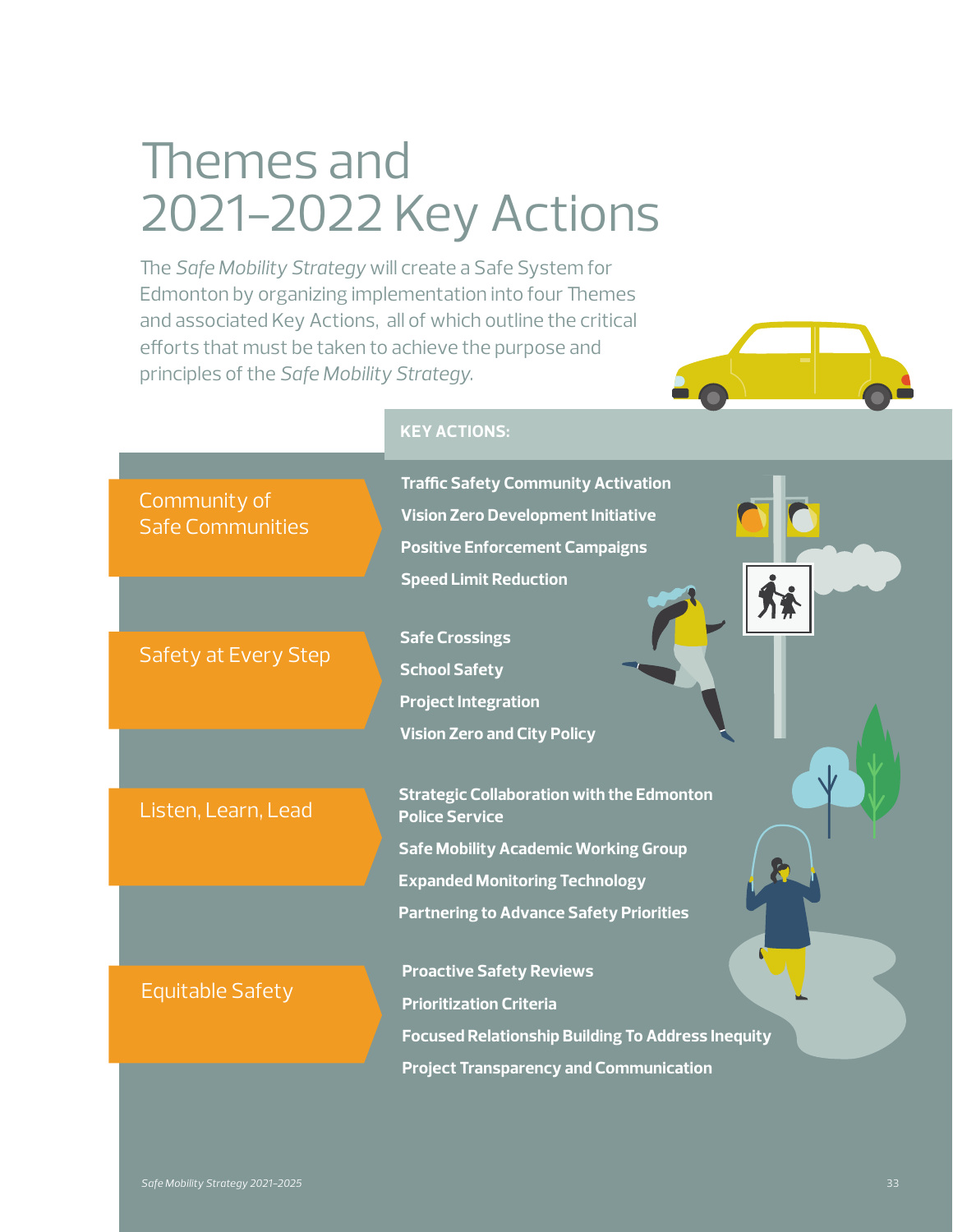# **Community of Safe Communities**

We make decisions every day that impact other people's lives and experiences while moving around our streets. Being part of this community means we each have an opportunity to contribute to, embrace, and support a culture of safe mobility in Edmonton. Vision Zero can be achieved when everyone - from City staff to citizens to community groups, businesses and organizations - works together, learns from each other, and makes bold choices that prioritize safety and livability for all and build a healthy, vibrant city.

### **2021-2022 Key Actions:**

### **Traffic Safety Community Activation**

Develop programming, tools and support to empower Edmontonians so they can influence and participate in safe and livable streets in their community, including:

- **Vision Zero Street Labs:** Combine Edmontonians' lived experience and City staff technical expertise to collaboratively identify and implement customized, creative and flexible solutions that address traffic safety concerns outside of Neighbourhood Renewal.
- **Safe Speeds Toolkit:** Support the implementation of Speed Limit Reductions and address ongoing speeding concerns in neighbourhoods. Enable communities to access tools such as portable driver feedback signs, creative signage and visual awareness options, and location specific data and information to educate and communicate about speeding issues.

### **Vision Zero Development Initiative**

Create a toolkit and certification process for developers and the City to work collaboratively to establish Vision Zero developments.

### **Positive Enforcement Campaigns**

Action new and creative opportunities to use enforcement data and presence to recognize and reward safe driving behaviours.

### **Speed Limit Reduction**

Implement default residential speed limit reduction to 40 km/h, including on Main Street sections of Whyte and Jasper avenues and areas with high numbers of people walking to make our streets calmer, quieter, and safer for people walking, biking, driving, and enjoying their neighbourhood.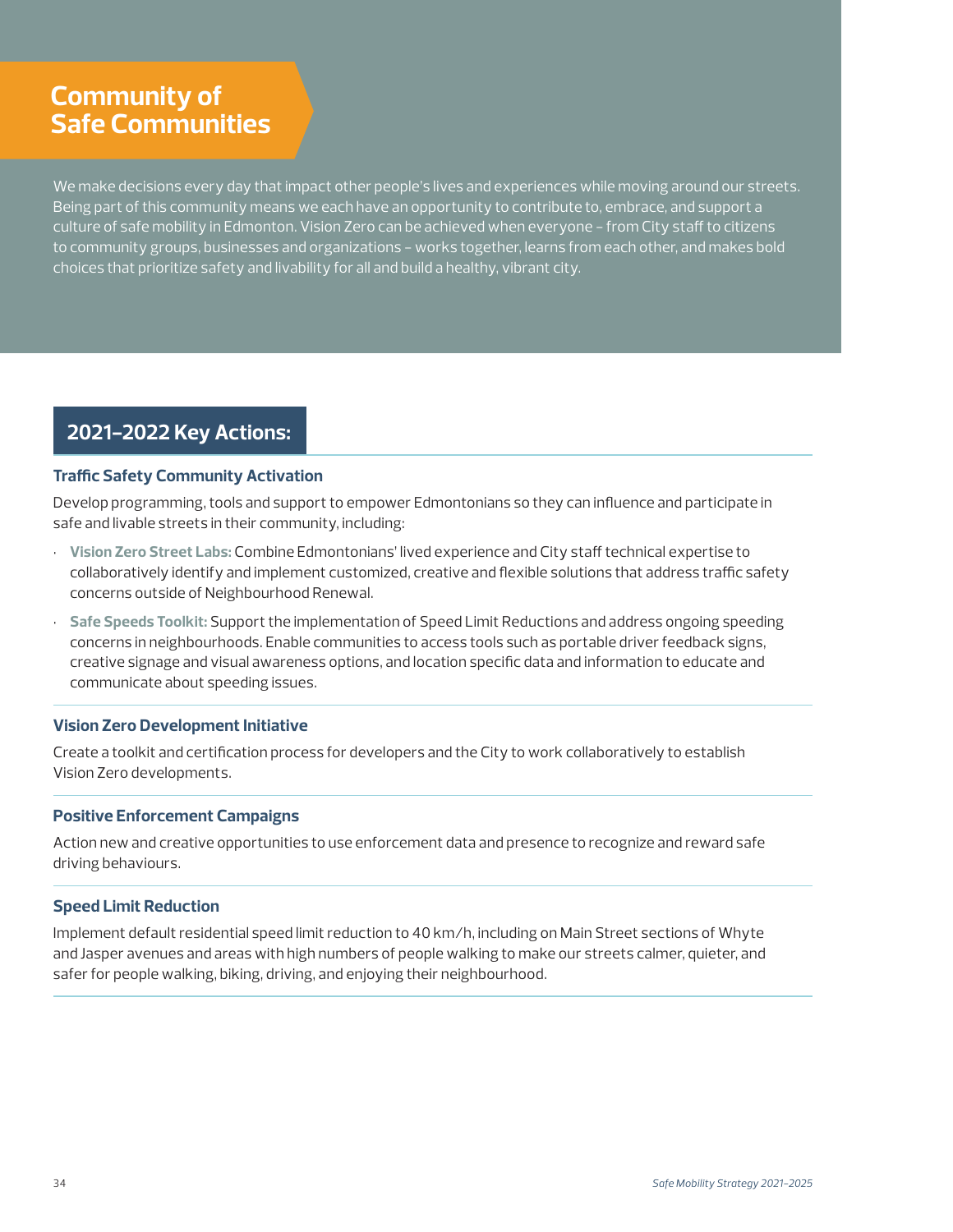## **Safety at Every Step**

People of all ages and abilities, using all modes of transportation, and in all seasons, deserve to be able to travel safely along Edmonton's streets and pathways. During planning, design, activation, and maintenance, we will proactively reduce exposure to risk and harm. This presents an opportunity for creative and dynamic solutions to new and existing roads in order to integrate safe infrastructure for walking, rolling, biking, driving, and riding transit. By working together - and acting quickly - we can support the evolution of a city of 1 million built for cars to a city of 2 million built for people.

### **2021-2022 Key Actions:**

#### **Safe Crossings**

Enable people walking, biking, and rolling to safely cross streets through engineering measures. The Safe Crossings program will expand the measures available through the current Crosswalks program to include options ranging from temporary curb extensions to new signalization options (i.e., scramble crosswalks and lead pedestrian intervals) to rapid flashing beacons and pedestrian and full signals. By considering a wide variety of tools and controls, the Safe Crossings program will improve safety for all through protecting vulnerable road users.

### **School Safety**

Reduce incidents and curb unsafe traffic-related behaviours at schools with elementary students through the addition of engineering countermeasures, such as marked crosswalks, signage and pavement marking upgrades, and rapid flashing beacons.

#### **Project Integration**

Partner with areas across the City to provide integrated, consistent safety support to transportation projects and programs, including:

- Consider crash and equity analyses data as a criteria for the Bike Plan location prioritization and future Arterial and Neighbourhood Renewal projects
- Conduct safety reviews for new and existing transit stop locations on collector and arterial roads
- Leverage crash and equity analyses data to support route and scheduling planning for Snow and Ice Control in supporting a safe and livable winter mobility network

### **Vision Zero and City Policy**

Review and update City of Edmonton transportation and related city-building policy to ensure alignment to Vision Zero safety principles, standards and applications, including the development of internal resources and training for colleagues across the City to tangibly live out Vision Zero.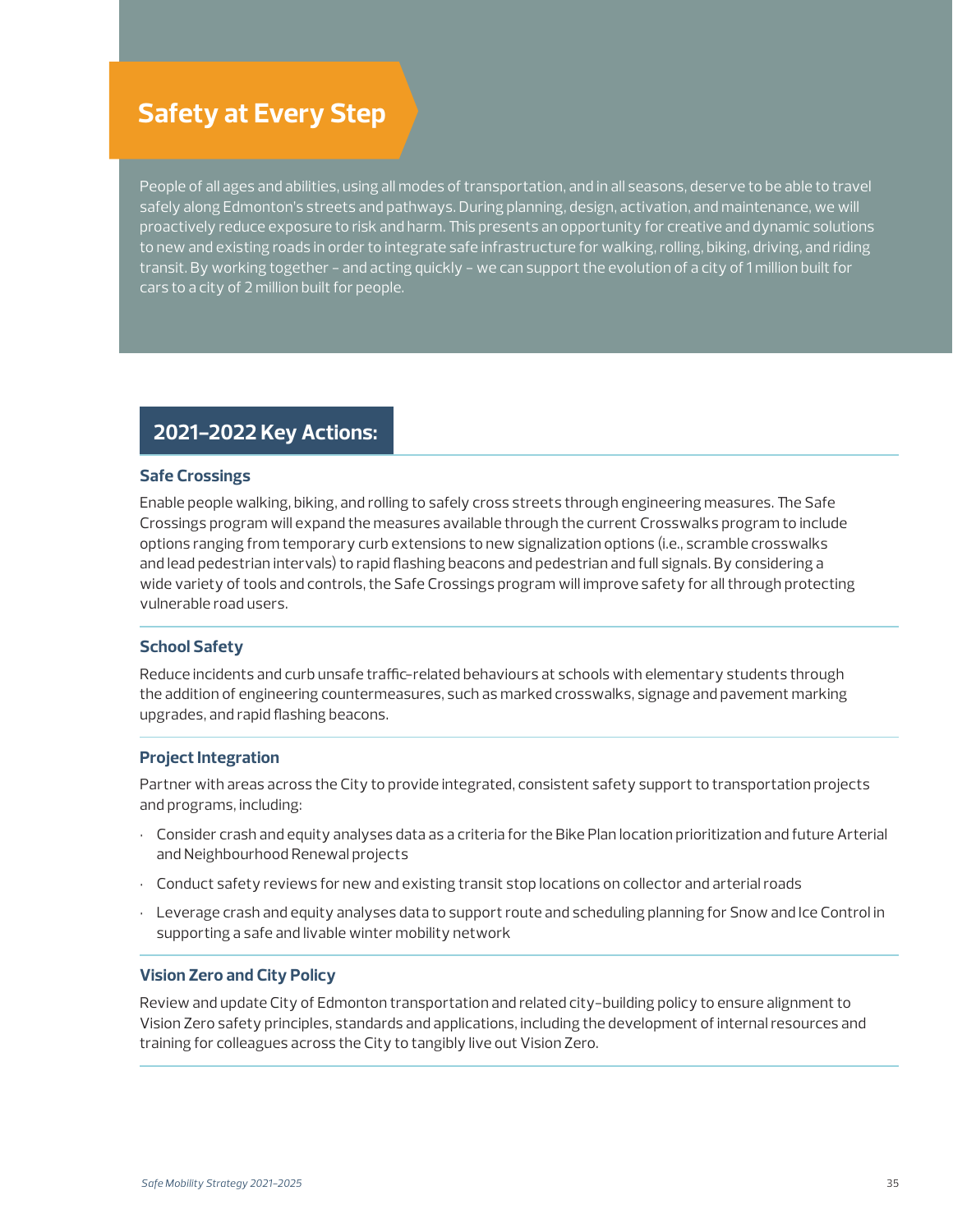# **Listen, Learn, Lead**

The *Safe Mobility Strategy* is data-driven and evidence-based, and yet, we don't have the breadth and depth of information needed to best understand traffic risks on our roads and their impact on quality of life. In collaborating with the public, colleagues, community partners and organizations, and other levels of government, we can collect, understand, and analyze data to inform the *Safe Mobility Strategy* and achieve Vision Zero. This starts with collecting better safety and health data, listening to people's lived experience, and sharing and collaborating with others.

### **2021-2022 Key Actions:**

### **Strategic Collaboration with the Edmonton Police Service**

- Provide data and analytics and partner on programs to:
	- Support strategic location selection and scheduling of in-person traffic enforcement and City-led mobile automated enforcement
	- Escalate repeat and serious offenders identified through automated enforcement for Edmonton Police Service action
- Support projects to improve consistency, quality and content of crash data reporting
- Address unsafe driver behaviours by using crash data and lived experience to identify intersection locations with automated enforcement equipment that could be utilized to enforce illegal left and right turns.
- Be present in and with the community to educate on the importance of traffic safety

### **Safe Mobility Academic Working Group**

Develop a multidisciplinary research program (including academics specializing in urban planning, public health, psychology and human behaviour, equity and inclusion, and engineering) to enable holistic and integrated research and tangible safety and livability outcomes.

### **Expanded Monitoring Technology**

Test and implement new road monitoring equipment that expands and diversifies information needed to better understand what's happening on Edmonton's streets, including near-crashes, when and how people are travelling, and road user actions and behaviours in order to implement the right actions and measures to increase safety and livability.

### **Partnering to Advance Safety Priorities**

Work closely with federal and provincial governments and other groups and organizations that contribute to traffic safety to explore new sources of data, data sharing opportunities, and collaboration opportunities that advance *Safe Mobility Strategy* priorities and areas of concern that are not directly managed by the City of Edmonton (i.e., vehicle safety regulation, driver licensing and education, automated enforcement legislation for distracted driving).